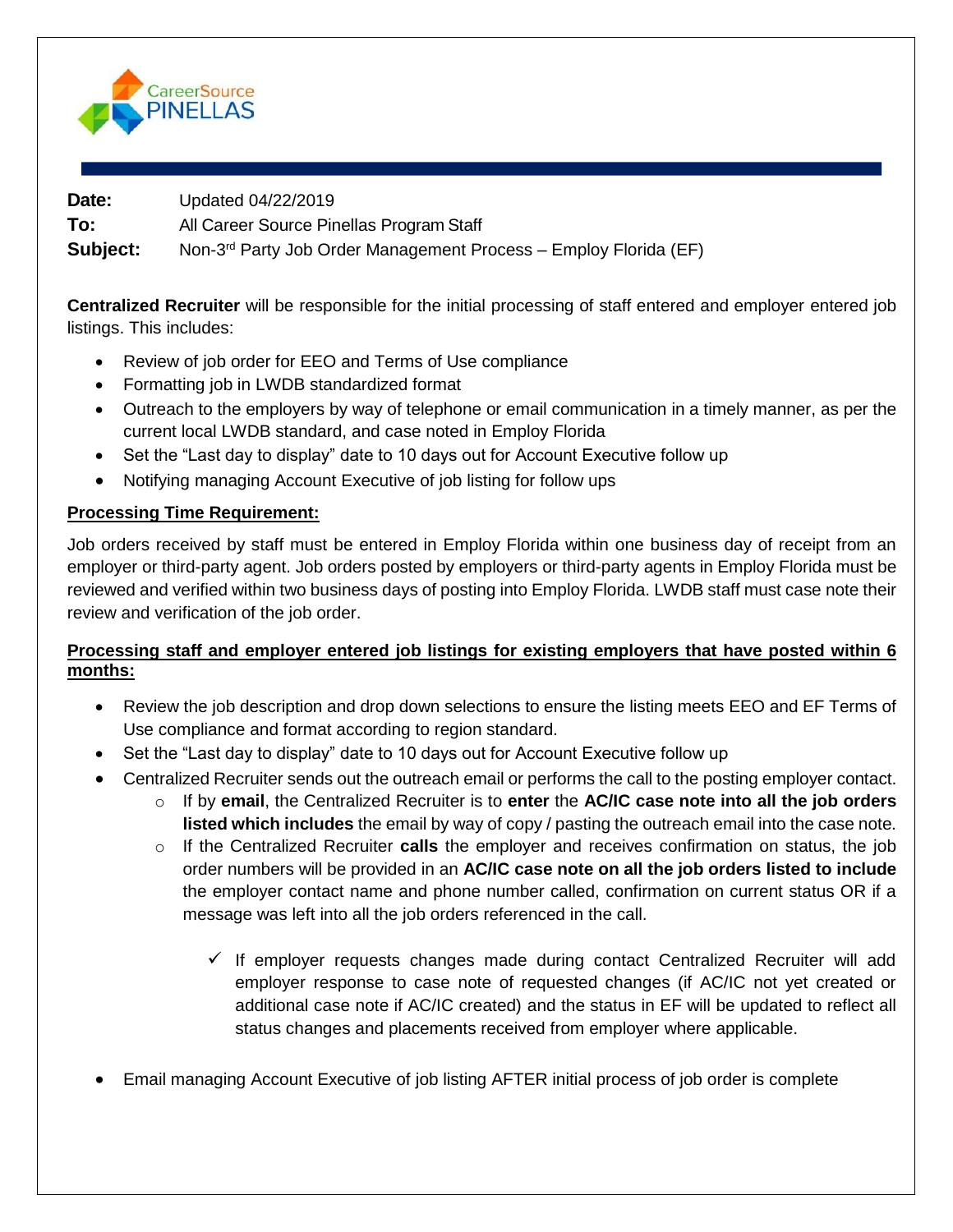# **Processing staff and employer entered job listings for NEW employers or existing employer that have NOT posted within 6 months:**

- Same instructions as "Process employer entered job listings for existing employers that have posted within 6 months" except:
	- o **Centralized case note** subject line will **be AC and not AC/IC**
	- o **Managing Account Executive** will **contact employer within one business day** of notification of job order email from Centralized department for direct introduction, review services and programs available to employer and set expectations for follow up. An **IC case note** is to be **written within one business day of the AC case note**.

## **Reformat according to LWDB standard**

- o Must have the following in order to apply:
	- o Required Screenings:
	- o Job Description:
	- o Work Environment:
		- Hiring Process: Apply by *listed means to apply.* In order to apply to this position, please click "How to apply for this job" located at the bottom of the job order page, and you will receive the employer contact information. Employer has indicated the means listed are the only means they will accept to apply.
	- o Days & Hours:
	- o Pay Rate**:**

## **Case Note Templates:**

- Original info case note for employer entered job orders:
	- o Subject: AC IO XX job number XX
	- o Body: Original job order information received prior to EEO and EF Terms of Use compliance check.
	- o \_\_\_\_\_\_\_\_\_\_\_\_\_\_\_\_\_\_\_\_\_\_\_\_\_\_\_\_\_\_\_\_\_\_\_\_\_\_\_\_\_\_\_\_\_\_\_\_\_\_\_\_\_\_\_\_\_\_\_\_\_\_\_\_\_\_\_\_\_\_\_\_\_\_
	- o XXXX In the body of the case note, COPY and PASTE entire employer entered job order from top to bottom to include all original employer entered information, including date stamp and staff information below the completed case note before you make any changes. XXXXX
- AC/IC and AC Employer entered job order case note:
	- o Subject: AC IC XX job number XX or AC XX job number XX
	- o Body: Received job order information via XXXX job order report/EF alert XXXX. Verification has been made with the hiring entity, confirming that the wage rate for this listing is greater than or equal to the Florida Minimum Wage. Order has been reviewed and meets EEO and EF Terms of Use requirements and formatted in Regional standard. Emailed XXXX name and contact info XXXX contact information of XXXX name and contact info of managing Account Executive XXXXX who will be following up on job listing. Emailed XXXX managing Account Executive XXXX of job under their management.

XXXX In the body of the case note, COPY and PASTE entire employer entered job order from top to bottom to include all original employer entered information, including date stamp and staff information below the completed case note. XXXXX

\_\_\_\_\_\_\_\_\_\_\_\_\_\_\_\_\_\_\_\_\_\_\_\_\_\_\_\_\_\_\_\_\_\_\_\_\_\_\_\_\_\_\_\_\_\_\_\_\_\_\_\_\_\_\_\_\_\_\_\_\_\_\_\_\_\_\_\_\_\_\_\_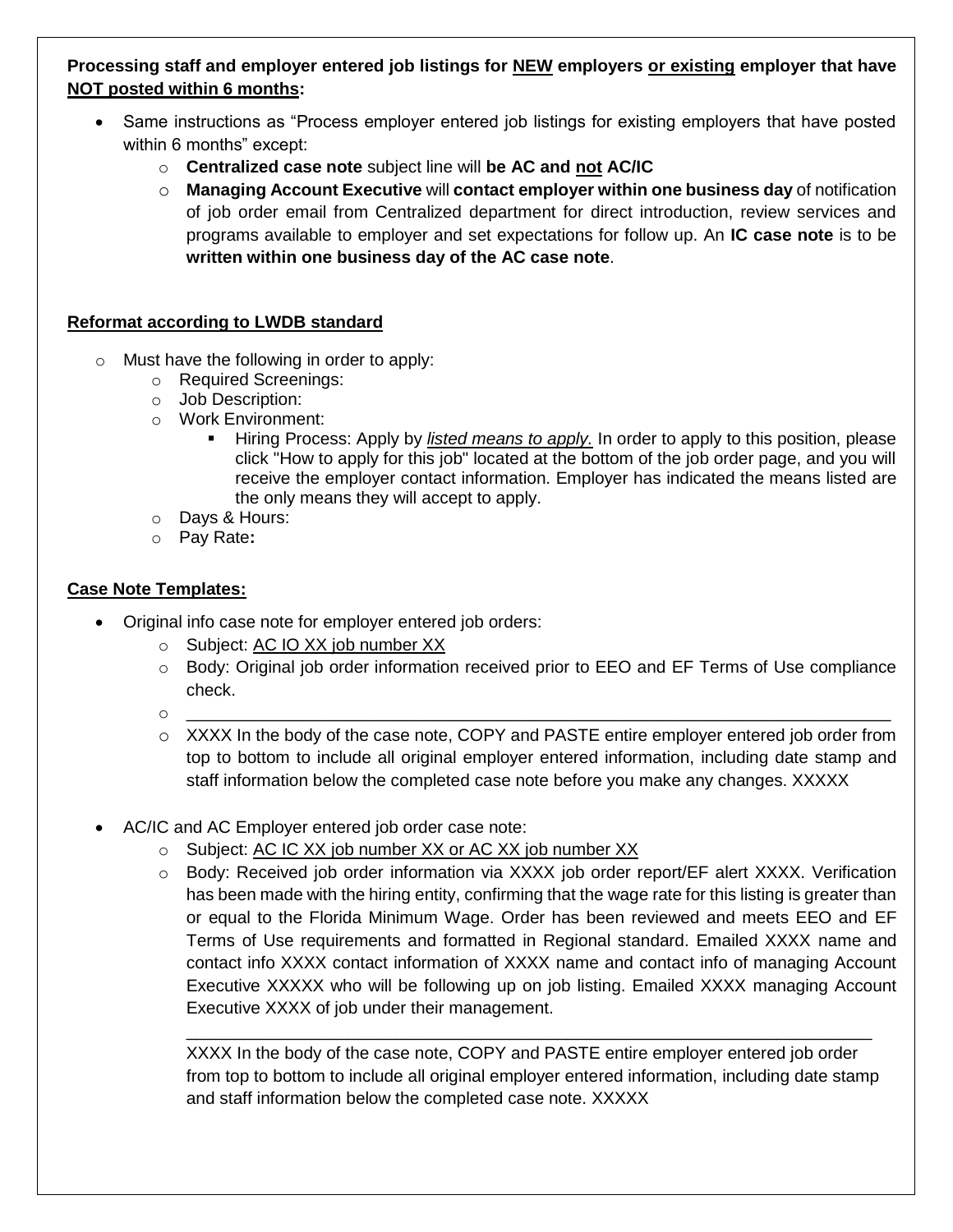- AC/IC and AC Staff entered job order case note:
	- o Subject: AC IC XX job number XX or AC XX job number XX
	- o Body: Received job order information via XXXX employer email/Account Executive email/electronic submission XXXX. All information present for job entry. Verification has been made with the hiring entity, confirming that the wage rate for this listing is greater than or equal to the Florida Minimum Wage. Order meets EEO and EF Terms of Use requirements and formatted in LWDB standard. Emailed XXXX name and contact info XXXX contact information of XXXX name and contact info of managing Account Executive XXXXX who will be following up on job listing. Emailed XXXX managing Account Executive XXXX of job under their management.

XXXX In the body of the case note, COPY and PASTE entire employer entered job order from top to bottom to include all original employer entered information, including date stamp and staff information below the completed case note. XXXXX

\_\_\_\_\_\_\_\_\_\_\_\_\_\_\_\_\_\_\_\_\_\_\_\_\_\_\_\_\_\_\_\_\_\_\_\_\_\_\_\_\_\_\_\_\_\_\_\_\_\_\_\_\_\_\_\_\_\_\_\_\_\_\_\_\_\_\_\_\_\_\_\_

Account Executive will be responsible for the follow up management of all non-3<sup>rd</sup> Party job listings. This includes:

- Outreach to the employers by way of telephone or email communication for job listings of NEW employers or existing employers that have NOT posted within 6 months in a timely manner, within one business day of AC case note.
- Outreach to the employers in a timely manner as per the current, *14F* / *OF*, process in place, by way of telephone or email communication.
- Modifying job order information based on follow up outcome.

#### **Managing Job Orders:**

- The Account Executive will keep all the job orders listed on a calendar schedule and will follow up on the 14F/OF schedule
- Extend job order end dates, change listing status to include placement entry and change job order details according to follow up outcome
- Change the "date to be displayed" to the current date of follow up action
- Case note ALL job orders referenced in the job order follow up. Note that case note must be present on each individual job order, even if following up on multiple orders in one employer communication.

Follow up information:

- Email employer: Please review the list of jobs we currently have listed in Employ Florida for your company (below).
	- 1) Let us know which positions need to be removed from an open listing and which you are still seeking a hire.
	- 2) If any hires were made we will follow up with a referral list to review to let us know if the person hired was referred from your job listing.